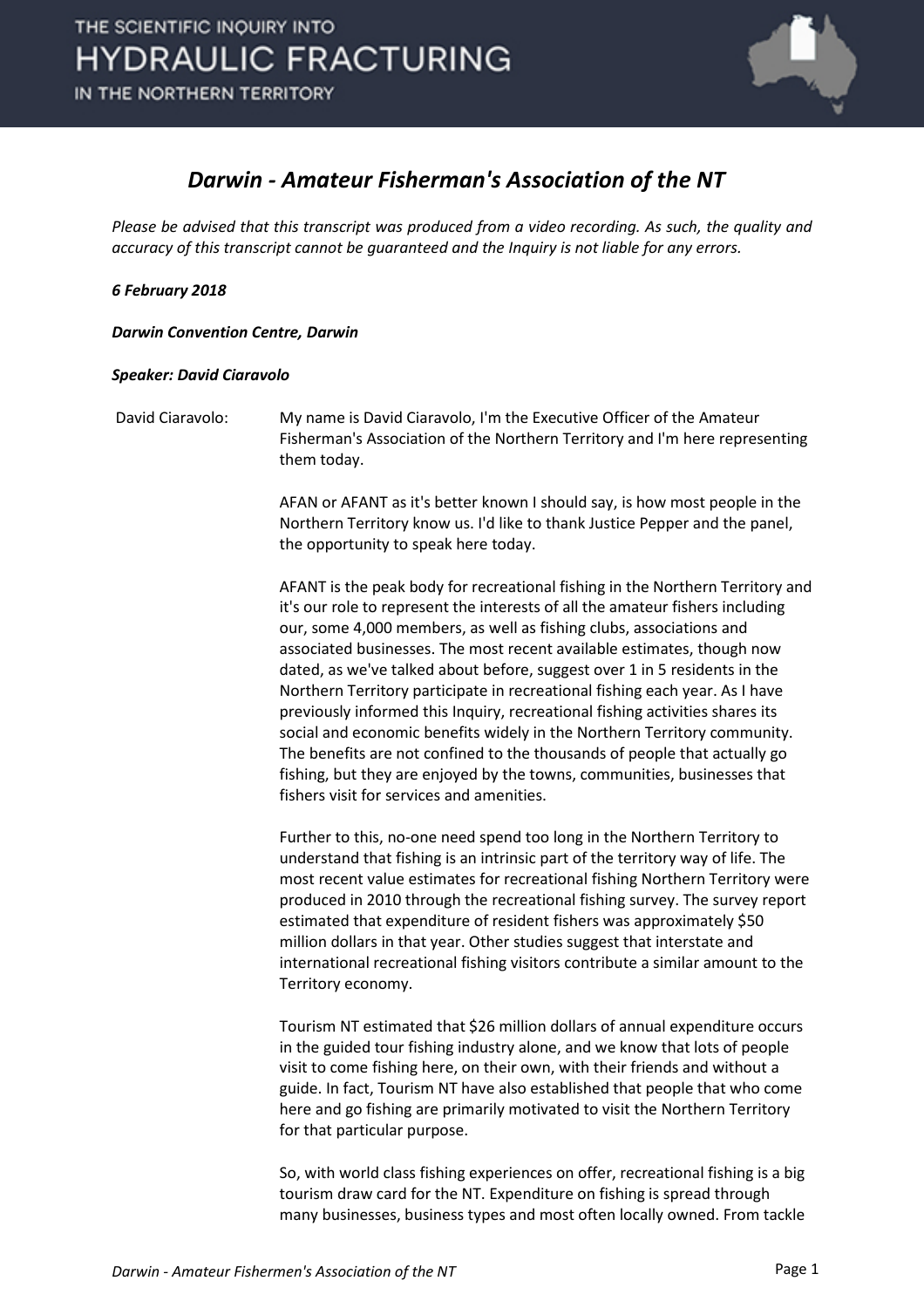

and bait outlets to hospitality and accommodation services. The NT government has stated that they believe recreational fishing to contribute over \$100 million annually to the economy. New social and economic statistics for recreational fishing are due to be collected this year, so the timing is slightly unfortunate. Although vast distances, remote populations and high proportion of visiting fishers is unique to the Northern Territory, the difficulty in providing up to date figures for recreational fishing is common to all jurisdictions in Australia. The next survey alone is expected to cost \$1.5 million dollars.

Now I hope the take home from all of this is that while we do acknowledge the figures available are in need of updating. The numbers are large, and the benefits to the community are enduring. It is not in doubt that recreational fishing is an important activity and contributor to the Northern Territory. As a sector, as an industry it is established, it is wide spread, and it is sustainable.

I am here today on behalf of the Northern Territory recreational fisher to express our will at the many social, cultural, lifestyle, health and economic benefits core attributed to recreational fishing and not put at risk other development of another industry. That every risk must be avoided or appropriately mitigated and that all the uncertainties fuelled with reliable information in advance of any approvals and certainly in advance of any developments on the ground, should they occur at all.

Generally, the feedback we've had from our constituents about their support or opposition to fracking, whether they believe the risk can be mitigated to satisfactory levels, has been mixed. However, I must be clear, there has been absolute unity on the matter that recreational fishers do not want our fisheries or the ground water and ecosystems that support them to be put at risk by the development of a new industry, while it may be possible to reduce the likelihood of certain risks, as we have seen with recent examples in the Northern Territory. In the case of aquifer scale or ecological scale contamination, there may be little we can do to mitigate consequences once the unlikely or the unforeseen actually occurs.

Thus, recreational fishers are highly averse to chancing the future of our already well established and valuable sector for the chance of developing another.

AFANT takes this opportunity to thank the inquiry and commend the panel for their work today. Especial the production of the comprehensive draft final report, and its 120 recommendations. We note that it's not been the task of this inquiry to decide the current moratorium be lifted or not and that rather it's been your task identify and assess, based on the best available evidence, the environmental, social, cultural and economic risks associated with hydraulic fracturing, and where possible to make recommendations to mitigate those risks to acceptable levels.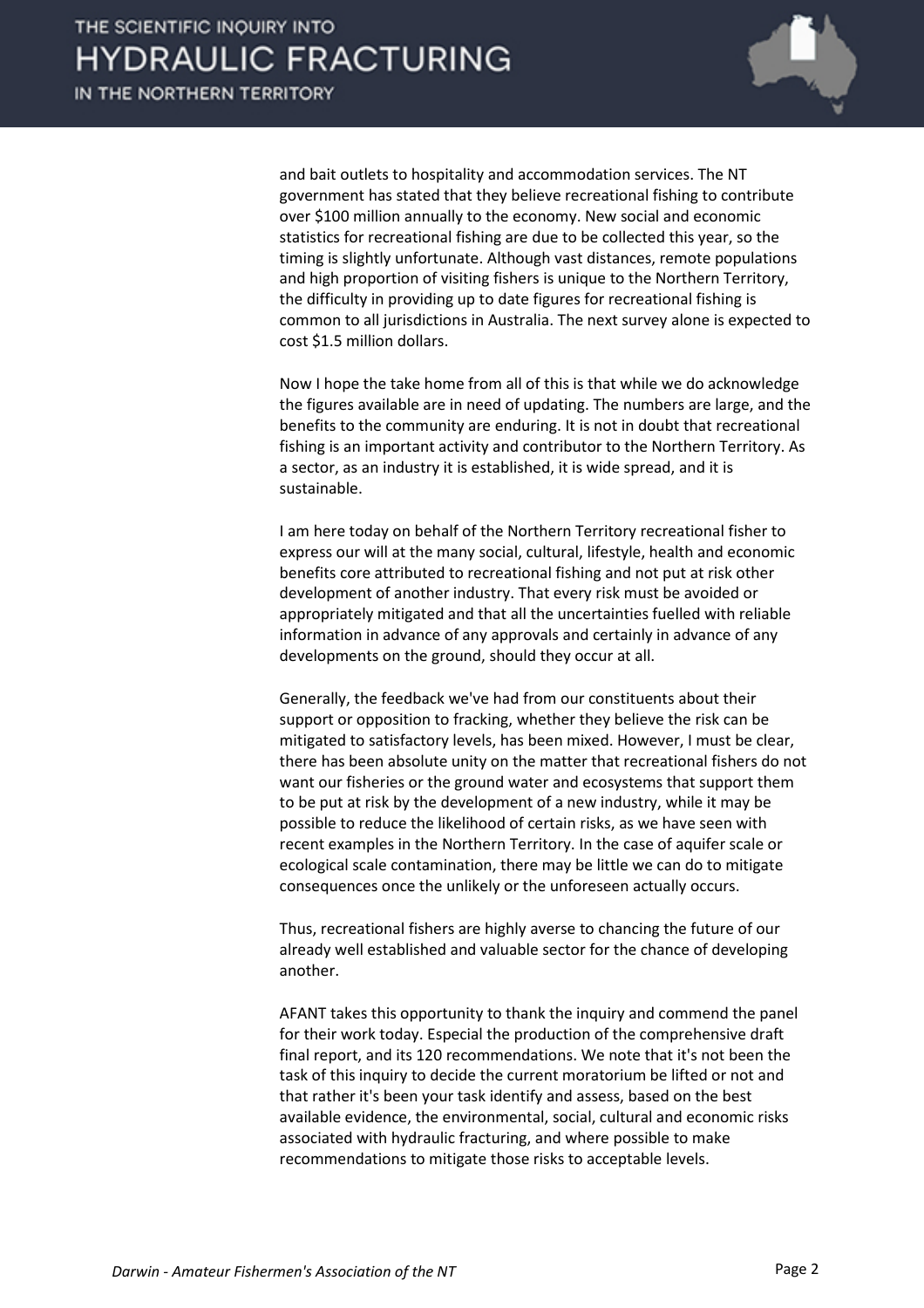

We also note that the inquiry has recommended that where gaps in evidence and understanding exist, the necessary additional information be obtained prior to the development of an onshore gas industry.

Given the expert and evidence based approach to this scientific inquiry, I don't see it as my role to necessarily question or endorse each of the 120 recommendations. However, I can convey that AFANT urges the panel to stand by its strong and clear recommendations, so that they may appear in the final report that you present to the government in March. AFANT will also be encouraging the government not to pick and choose between these recommendations.

AFANT recognises that the suite of recommendations in the draft final report are more detailed, prescriptive and comprehensive than the previous inquiries into fracking in the NT. To put it simply, we do not see this report as just more of the same. I do intend through the remainder of my submission to address some of the Inquiry's recommendations that we deem to be ... it's always good when the screen turns off, this is the advantage of paper ... that we do intend to address some of the things that think especially important and relevant to the interest of our stake holders. We single these out to make it clear to the panel the strong community support for the recommendations and I'll also seek to clarify the matter of whether exploration is included in our common understanding of the term "development", and why we think this needs to be the case.

Finally, I will conclude by providing a brief comment on our position of what constitutes acceptable risk to us and to the fisheries and eco systems we so highly value. Like many in the broader Northern Territory community, the major concern of the recreational fishing sector is that water resources, particularly ground water, could be contaminated by activities associated with the extraction of shale gas. Regulations must provide the community with confidence around the integrity of any potential wells, should the moratorium be lifted in the future.

The need to combine objective based regulations with mandatory minimum requirements in critical areas of risk was a matter raised in our supplementary submission to the draft Terms of Reference for this Inquiry last year. We are pleased then to see a version of this approach adopted within the recommendations of the draft final report. We therefore specifically acknowledge and welcome Recommendation 5.3 - which requires the government to develop and mandate enforceable codes of practise, setting out minimum standards in relation to well construction, testing and maintenance. We also welcome Recommendation 14.17 - that the Government develop and implement enforceable codes of practise with minimum standards and requirements to give clarity to the regulatory frame work. We think those are good steps.

Through our consultation with the fishing community and our regular engagement with many recreational fishers it remains clear to us that many people are sceptical about whether effective regulation in this industry can ever really occur in the future. Whatever the regulations that are put into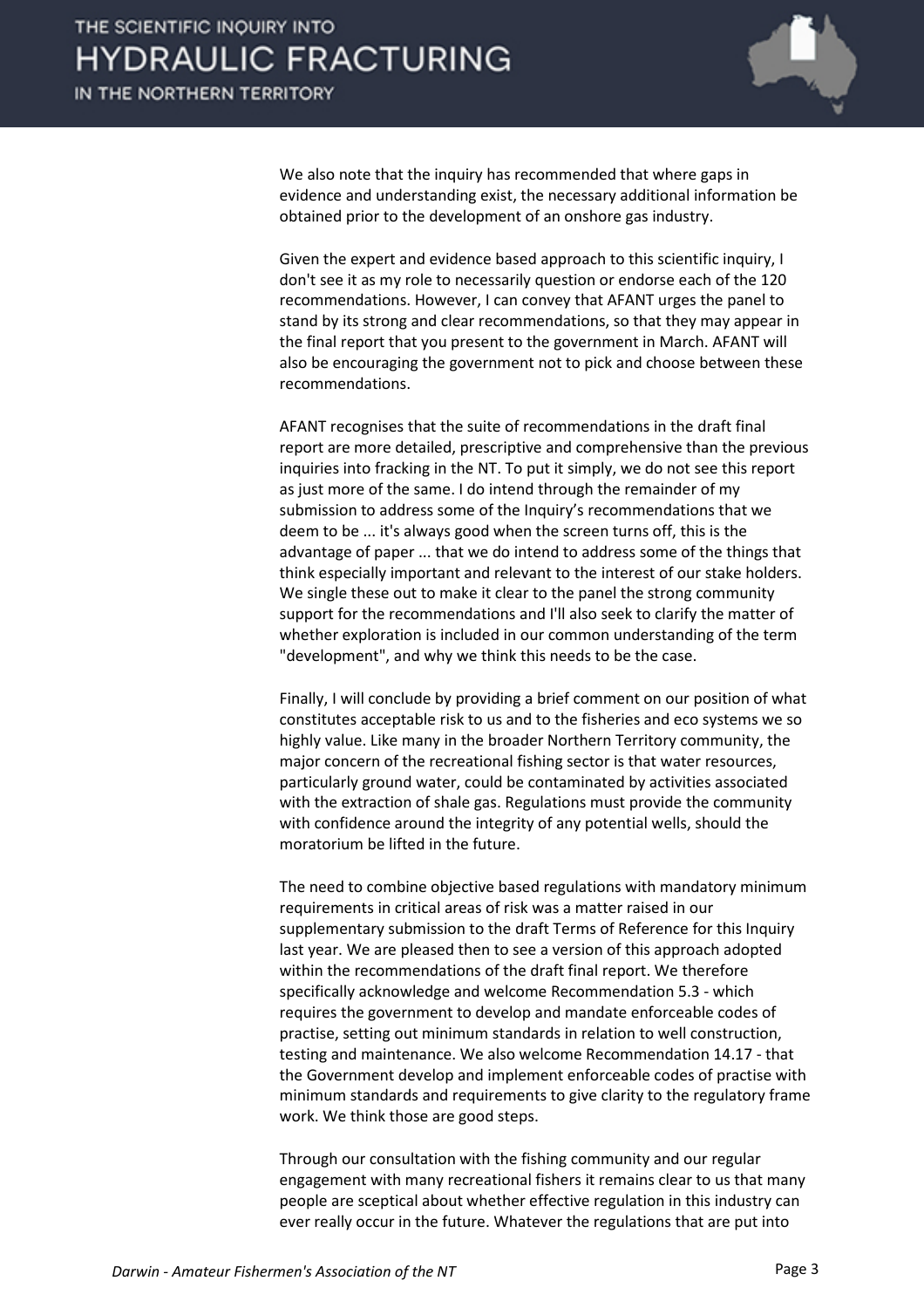

place, it's clear that trust in regulators can only be built when the appropriate level of investment in monitoring, enforcement and effective, transparent communication also take place.

It is essential that Government's arrangements ensure that the regulators responsible for approvals and enforcement are independent of any role promoting resource opportunities, and with this in mind we welcome Recommendation 14.31 - that there must be a clear separation between the agencies responsible for regulation and for promotion of the industry. Further, we think that Recommendation 14.32 - which relates to establishing a new regulatory agency, is essential. However, we reserve comment on whether option one or two is preferable. Suffice to say that I think it would be a significant step forward to better governance of this industry in the Northern Territory and we think this is especially the case when taken in concept with the other Recommendations, particularly 14.1 that the Government designs and implement a cost recovery system. 14.13 that the Government impose a non-refundable levy for long term management, monitoring and remediation of abandoned wells. And Recommendation 14.27 - that the government enact a broader range of powers to sanction, something that was raised by a number of people way back in the draft terms and reference stage.

Last year AFANT told the panel there'd be support jobs and sustainable growth in the Northern Territory, however, whatever proposal, development should not come at the cost of or risk to our already well established, vibrant, sustainable and broadly celebrated sector.

We acknowledge, therefore, the significance of Recommendation 14.4 - that reserved blocks under section 9 of the Petroleum Act with appropriate buffer zones, must be declared for areas of high tourism value, cultural value, national parks, conservation reserves and areas of high ecological value. We see this as being consistent with our own desire to ensure important recreational fisheries and ecosystems that support them are protected from the potential risk of onshore gas developments. I guess I do have some questions about what that process would be and exactly when that would occur, but that's something that I think we'd be happy to engage with the government on, should they go down the path lifting the moratorium.

At the same time, we also do want to know the somewhat subjective establishment of the voluntary buffer zone at Mataranka and I know the panel has done the same. We know that the best available evidence interpreted in a precautionary manor is the best way to determine the appropriate buffer zones. Should the moratorium be lifted, this should be the process for all prospective areas in our view. Including the Beetaloo basin where exploration licence have already been granted. We contend that exploration should not resume until the completion of the strategic regional baseline ecological assessment or SREBA, called for by this Inquiry. This brings us to the important topic of the Roper River. Its relationship to the potential development of the Beetaloo basin and the panel's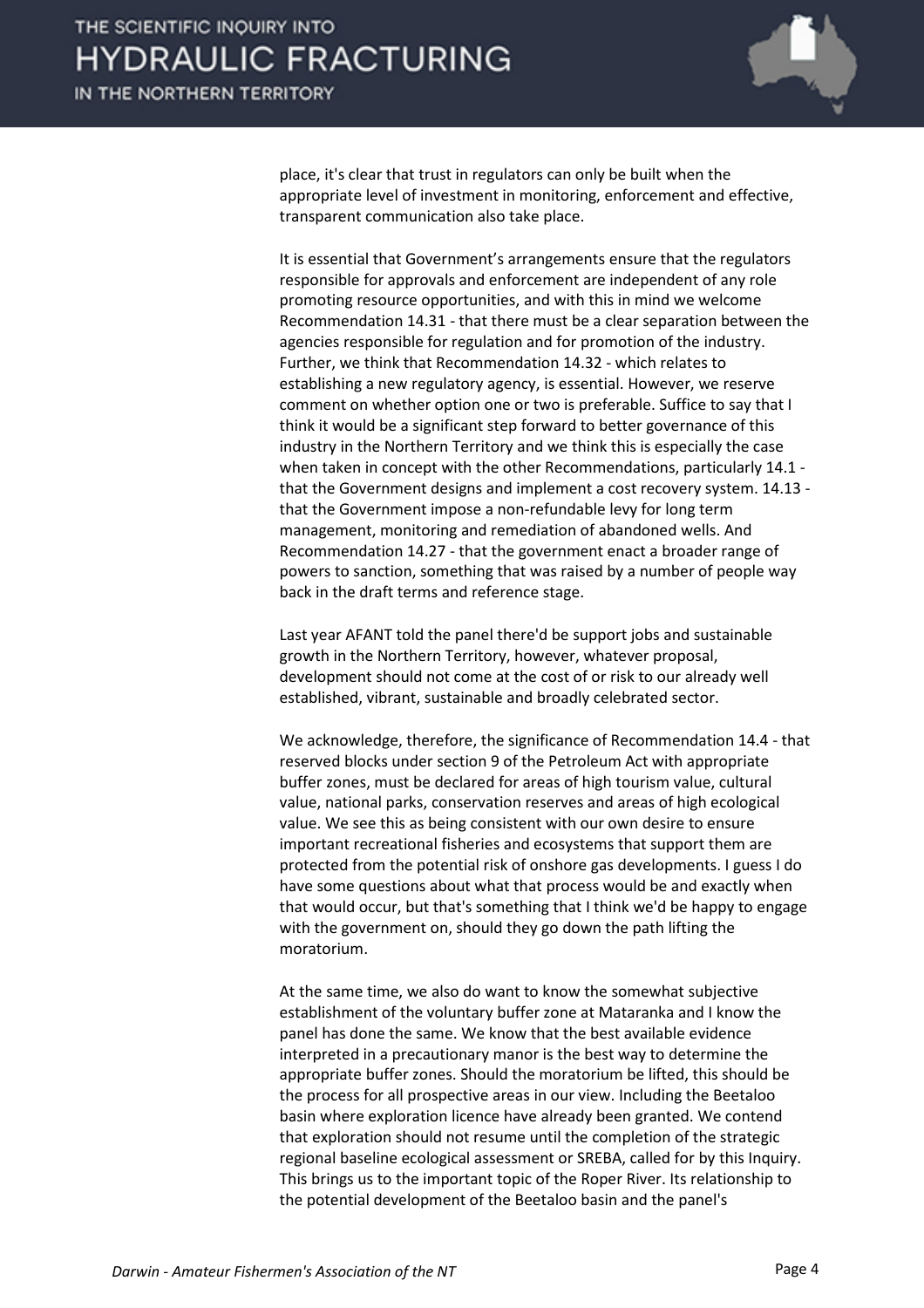

recommendation for a SREBA in that area as well as other areas considered for future development.

We provided evidence to the Inquiry previously about the value of the Roper River to our community, its status as one of the NT's most important recreational fisheries. The Roper River is reliant on ground water flows and these flows help to ensure connectivity of habitat and stock recruitment. We note that the panel has been provided with evidence that the bulk of the aquifer recharge that supplies the Roper River occurs within 50 kilometres of that river, and that in recognition of this and that there are currently petroleum exploration leases in that area. The panel has recommended in 7.18 - that the Beetaloo basin sub basin SREBA take into account all ground water and ecosystems in the "Roper River" region, I think that's appropriate.

In our supplementary submission to the draft terms of reference last year, AFANT ... encouraged the panel to ... Make recommendations requiring baseline monitoring of ecosystems and aquifer conditions prior to individual developments being green lighted. We noted that the need for improved baseline data had been previously acknowledged, including in the 2014 Hawke report and other jurisdictions as well. As such, we support Recommendation 7.4 - that strategic regional environmental baseline assessment or SREBA as we are now learning to call it, including regional ground water model, be developed and undertaken by any perspective shale gas basin before any production licences are granted. Commencing with the Beetaloo sub-basin and Recommendation 15.1 - that SREBA be undertaken prior to the grant of any production licence on shale gas.

We are concerned, however, that should the Government decide to lift the moratorium, that the language and perhaps the intent of these recommendations does not necessarily preclude of comprehensively guide decision making about further exploration process, fracking, or production testing, in the Beetaloo basin, before the completion of a SREBA, including the proposed regional ground water model, which we thought was so important.

It's our understanding that under the current process a proponent must apply separately to undertake fracking and production testing at the exploration stage. The applications and required ministerial approval are referred to as steps 8 and 9 of the standard directions known as the schedule. We note that the panel has recommended in 14.16 - that the schedule be repealed and replaced with legislation prior to the grant of any production licence for the purpose of onshore shale gas development. It is not clear to us if or how the panel intend for exploration stage test fracking, stimulation or production testing of wells in the Beetaloo exploration leases to be considered by decision makers during the period before new legislation is enacted and before the SREBA in the Beetaloo is completed.

We seek that the panel clarify this matter and we acknowledge now that there are many details here to be across for us and for others. It is possible that we've misinterpreted the intention with respect to this matter.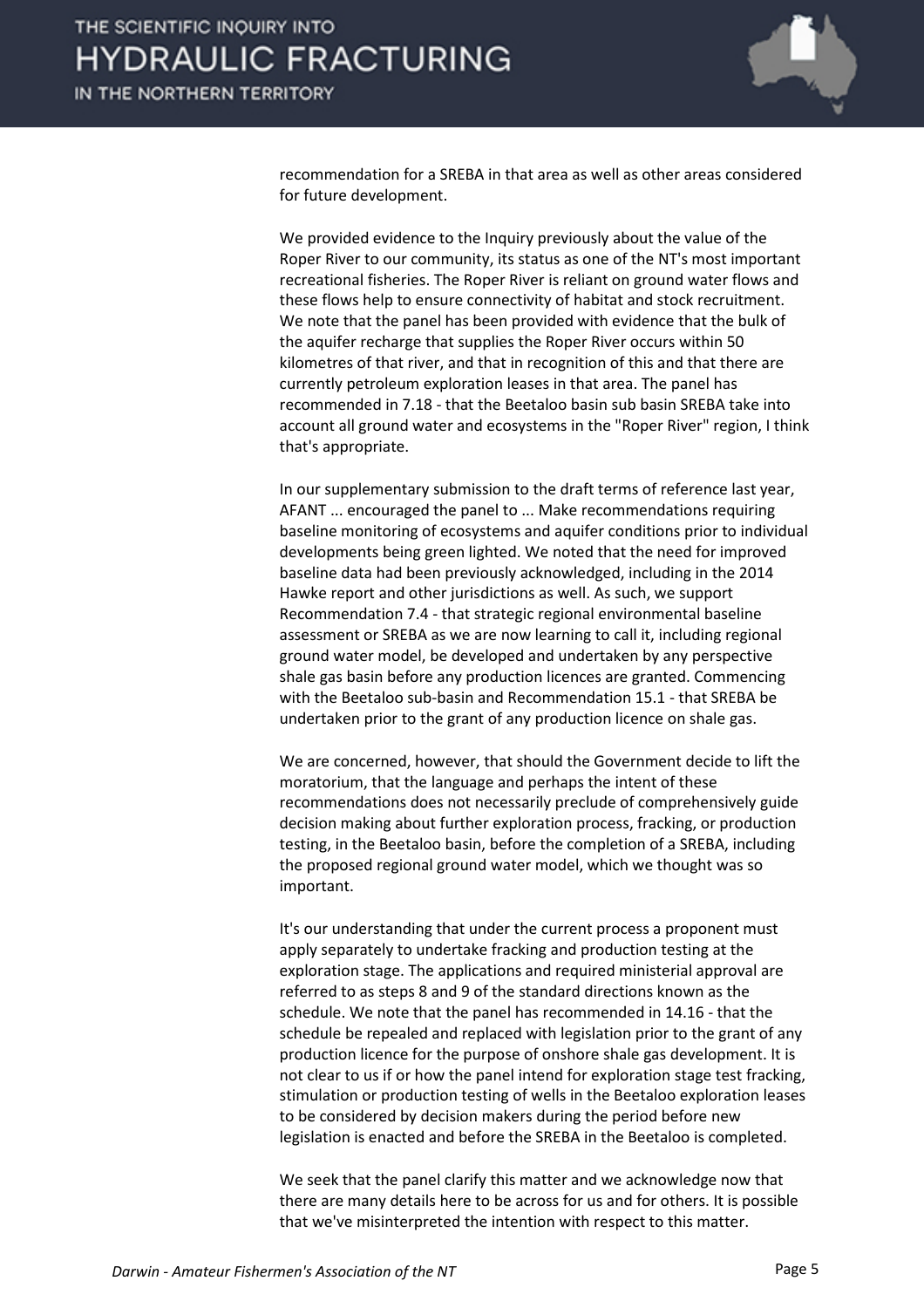

However, the Inquiry has drafted 120 clear and understandable recommendations, it has not shied away for calling for pause and further investigation when it is deemed that more information is required. We're seeking that the recommendations relating to exploration, process decision making and actions in the Beetaloo basin and other prospective areas be made equally clear and with the same level of precaution.

We acknowledge that the risk from exploration fracking and test production may, due to scale, be not as great as the production phase. However, it is our understanding for aquifer contamination to occur during the exploration phase fracking and that this may impact on the environment and potentially the baseline data that is being collected. It is our view, that given the already acknowledged gaps in understanding of Beetaloo basin and aquifer systems and their acknowledged critical relationship to the Roper River ecosystem, that in the final report this panel should ideally recommend that no exploration, test simulation, fracking or well production testing, be approved or take place prior to the completion of the SREBA, including the regional ground water model. In addition, no exploration process approval should take place before the implementation of recommendation 14.16 the enactment of legislation to replace the schedule.

This brings me to the final comment about AFANT's position on acceptable risk to our valued fisheries and the waters and ecosystems that support them. We take this opportunity to reiterate to the panel, and through this record to the Government and the broader community, that in our view, any risk of contaminating important lands and waters, to the extent where it may threaten the many social, cultural, health and economic benefits of recreational fishing there is by definition to us unacceptable. We simply do not support hydraulic fracturing to occur in any areas where natural linkages and processes could facilitate these highly valued, community owned natural assets and the people they support being compromised now of into the future. Not for the onshore gas industry and not for any industry. We are now relying upon the experts, upon this panel, the evidence it has collected, the further studies it has called for and its strong, clear advice to inform these parameters and to recommend the protection of what is so important to so many of us.

And with that I'd like to thank Justice Pepper for all the work you've done today and again for this opportunity to be heard. Thank you.

Hon. Justice Pepper: Thank you very much. So, if I understand again, just to summarise in a nutshell, please correct me if I'm wrong. Effectively your submission is really many of the recommendations that we have made, which we have said, take for example the SREBA ... That we've said should apply before production, you're effectively saying now should apply before exploration.

David Ciaravolo: What we're asking specifically, and I think I'll take this opportunity to point out that ... we have tried to confine our submission at AFANT to the activities and risks that we believe are most likely to impact our constituents directly -